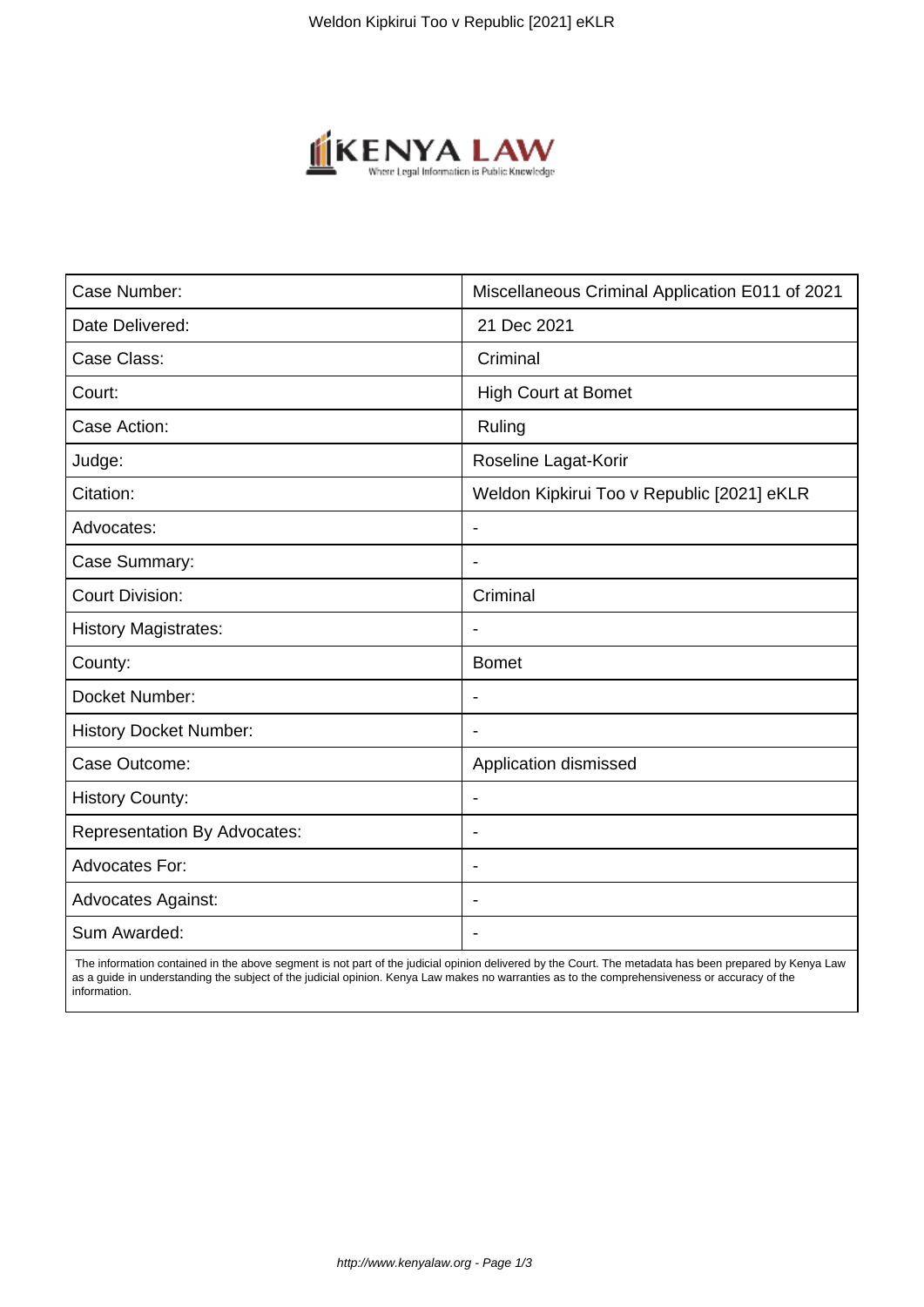## **REPUBLIC OF KENYA**

#### **IN THE HIGH COURT OF KENYA**

#### **AT BOMET**

#### **MISC. CRIMINAL APPLICATION NO. E011 OF 2021**

**WELDON KIPKIRUI TOO.......................................................................................APPLICANT**

#### **VERSUS**

**REPUBLIC......................................................................................................................RESPONDENT**

#### **RULING**

1. The Applicant, Weldon Kipkirui Too was charged with the offence of murder contrary to Section 203 as read with Section 204 of the Penal Code. The particulars of the charge were that on  $8<sup>th</sup>$  November 2013 at Aonet village Mugango Location in Bomet County murdered Shephard Cheruiyot Chepkwony.

2. At the conclusion of the trial, Ong'udi J. who tried the case, convicted the Applicant with the offence of manslaughter contrary to Section 202 as read with Section 205 of the Penal Code. Judgment was rendered on 15<sup>th</sup> March 2016.

3. Subsequently Muya J. sentenced the Applicant to serve 10 years imprisonment.

4. In his application dated 4<sup>th</sup> February 2021 filed under certificate of urgency, the Applicant asked this court to review his sentence and include the duration he had spent in remand as provided by Section 333 of the Criminal Procedure Code. In his supporting affidavit, he sought to be granted a non-custodial sentence.

5. The Application came up for hearing before me on 25<sup>th</sup> November 2021. The Applicant made oral submissions in which he submitted that he wished his sentence to be reduced by the pre-trial detention period and also that the court may exercise leniency and sentence him to probation. He prayed for forgiveness saying that he was now reformed.

6. In response to the Application, Mr. Murithi learned Prosecution Counsel submitted that the Applicant had been given a lenient sentence of 9 years imprisonment considering that the maximum sentence to which he was liable was life imprisonment.

7. The Applicant in response stated that he was only seeking leniency.

8. This court has no jurisdiction to review the sentence which was meted out by Muya J. a court of concurrent jurisdiction. The power to review the Applicant's sentence now lies in the court of appeal as it does not fall within the revisionary jurisdiction of this court as provided for under Section 362 and 364 of the Criminal Procedure Code Cap 75. (See **Ronald Kibet Rotich V. R, Bomet High Court Misc. Criminal Application No. E024 of 2021 [2021] eKLR**).

9. The Applicant told the court that he did not wish to appeal. Without prejudice to his right of appeal, and for his knowledge, seeing as it were that he is unrepresented, I perused the trial file and I observe that Muya J. did take into consideration the period that the Applicant was in custody. Before arriving at the 10 year sentence, the learned Judge stated:-

## *"The court has perused the mitigation by the Defence and observed that the Accused was treated as a first offender and that he has been in custody since the year 2013……."*

10. It is therefore upon the Applicant to pursue his right of appeal for his application to be effectually considered. The Application is thus struck out.